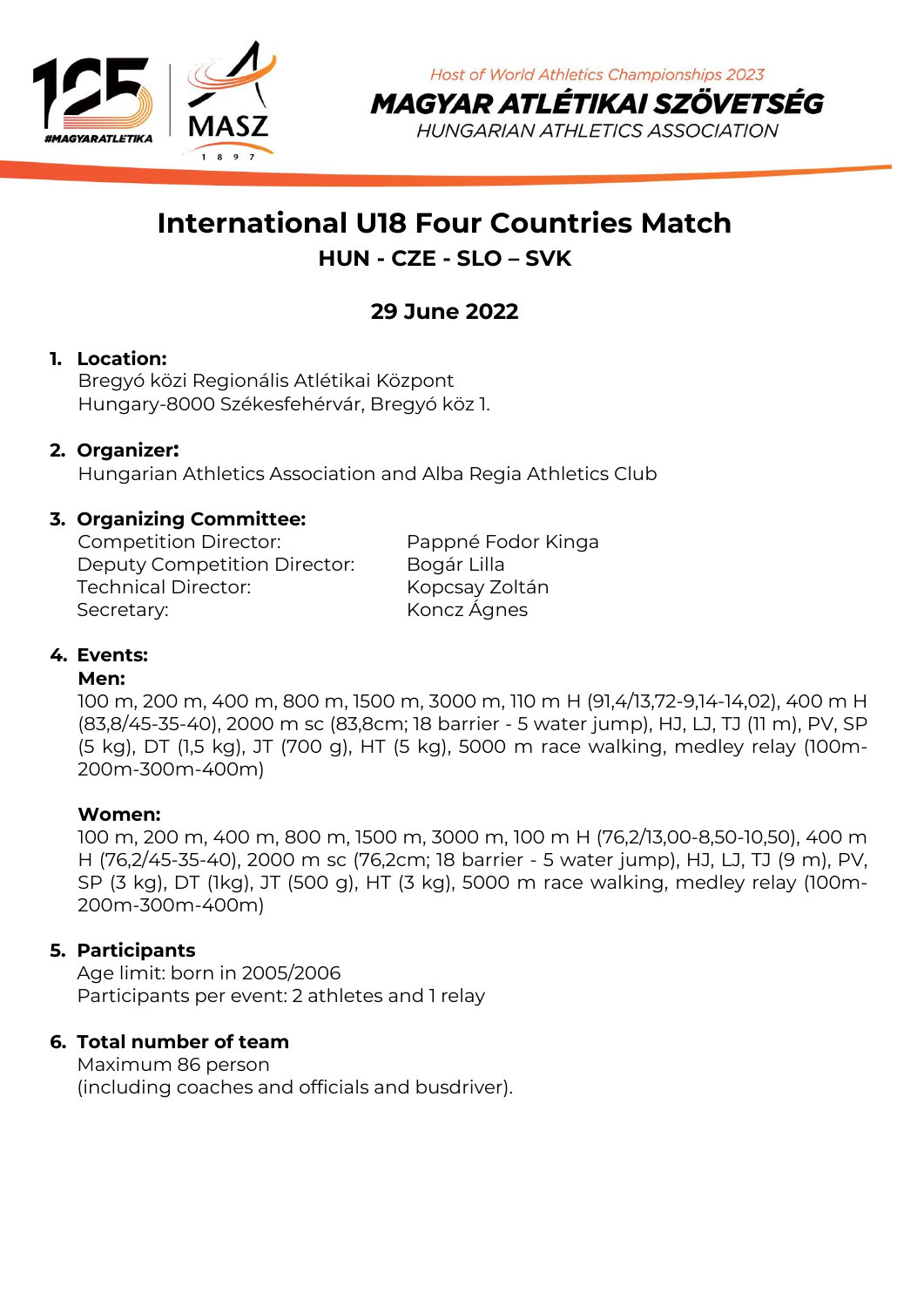## **7. Call Room**

Location: at the end of the indoor track near the 80 m start All athletes must report according to the following times before the start of the corresponding event:

| <b>Event</b> | <b>Apply</b><br>(minutes) | Leaving<br>(minutes) |
|--------------|---------------------------|----------------------|
| Track events | 15                        | 10                   |
| Race walking | 15                        | 10                   |
| Pole Vault   | 55                        | 50                   |
| Field events | 30                        | 25                   |
| Hurdles      | 20                        | 15                   |
| Relays       | 20                        | 15                   |

### **8. Starter's commands**

- for distance up to and including 400 m: **"on your mark – set" – shot**

- for distance of 800 m and more: **"on your mark" – shot**

### **9. Scoring**

Individuals: 9 - 7 - 6 - 5 - 4 - 3 - 2 - 1 Relays: 9 - 6 - 4 - 2

### **10.Starting heights and bar rising**

Will be specified during the technical meeting.

### **11. Equipment control**

29 June 2022 from 9:00 till 15:00 in the room which is opening from the indoor track. After the events equipments can be picked up here. The equipments will be delivered to the events by the judges.

#### **12. Competition bibs**

Each athlete will receive 2 bibs which will be displayed on the chest and on the back, except in the High Jump, Pole Vault and Long Jump events where one number only may be worn.

## **13. Competition bibs take over**

Teams will get the bib numbers during the technical meeting as well as the meal tickets.

#### **14. Entries**

Entries have to be sent till 12:00 22 June 2022 via e-mail:

[versenyiroda@atletika.hu](mailto:versenyiroda@atletika.hu)

Each entry must contain full name, date of birth and season's best of the competitor in the specific event.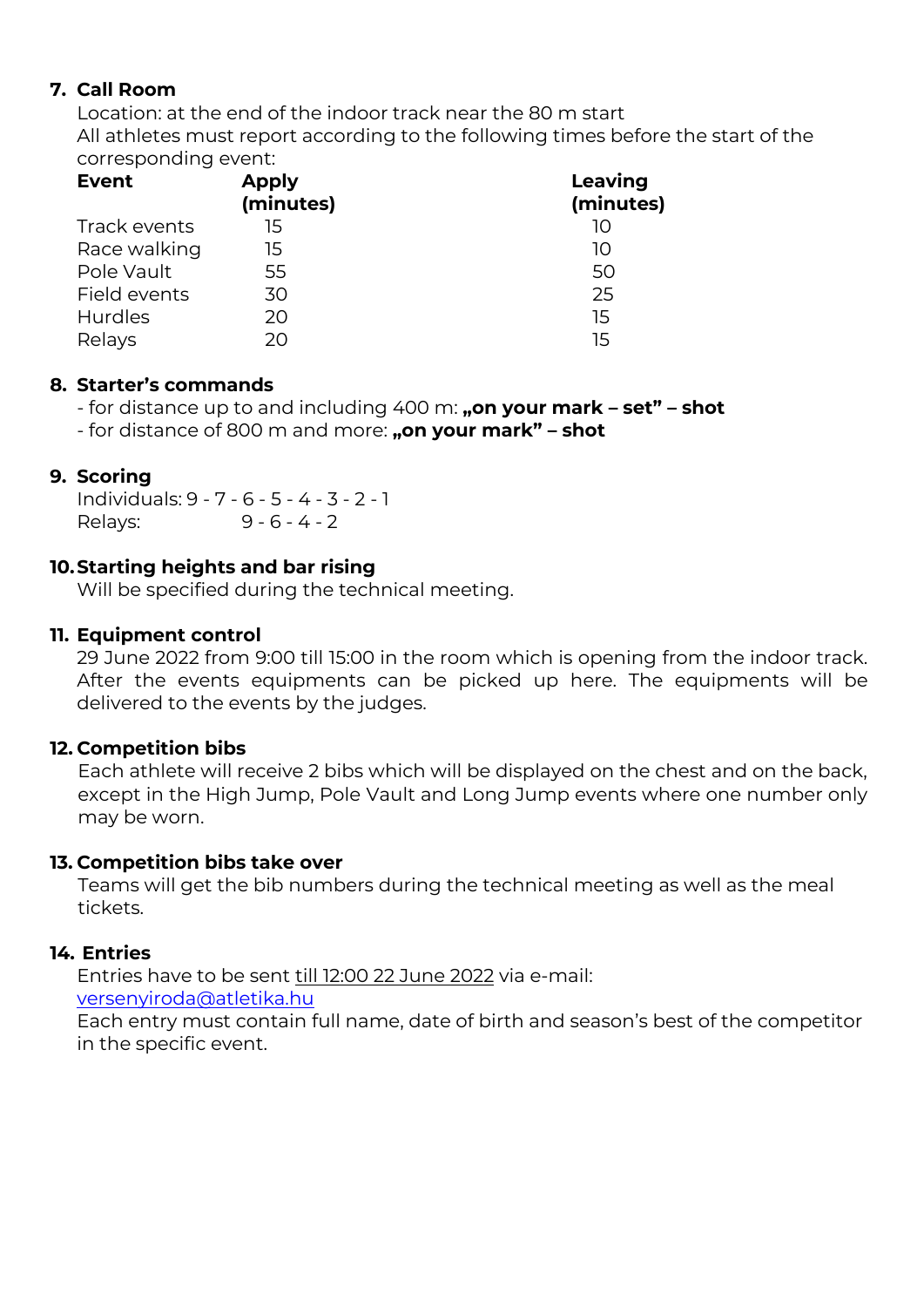#### **15. Arrival and Accomodation**

Accommodation, Meals and Food Package are provided up to 86 persons for every national team.

Addresses: Nemes Nagy Ágnes College: H-8000 Székesfehérvár, Gyümölcs street 13. Arrival: after 3 p.m.

Training on the arrival day: till 6:30 p.m. Bed linen are provided; however, towels are not at the accommodation.

#### **16.Meals**

06-2818:00 – 21:00 dinner at the accommodation breakfast at the accommodation 06-29 11:00 – 15:00 lunch at the field

Lunch boxes will be provided for departure.

#### **17. Technical Meeting**

06-28 17:00 at the courtroom in the Regional Athletics Centre. Maximum 2 participants from each team are allowed.

#### **18.Warm-up**

On the 600 m warm up track and the indoor track. Specially for throws: out of the 600 m warm up track.

#### **19. Dressing rooms**

Possible at the woodhouse. We don't take responsibility for the left values in the dressing rooms.

#### **20. Opening Ceremony**

From each team 5 participants can take part in. Details at the Technical Meeting.